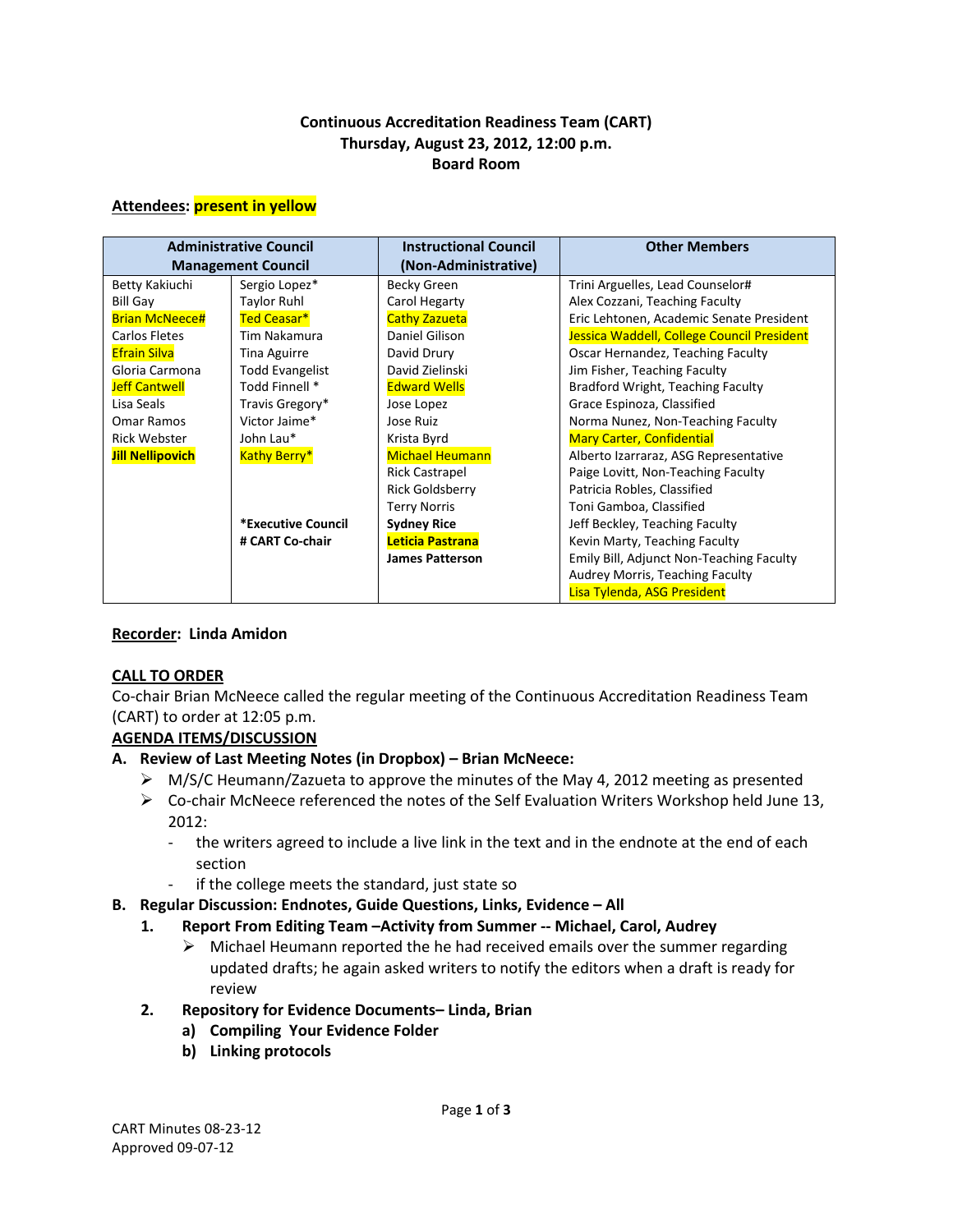$\triangleright$  Co-chair McNeece provided a summary of the repository process and demonstrated how to access the repository; he urged writers to contact him if they required assistance; he will send the instructions for uploading documents to the repository

# **C. Update On Previous Discussion Items**

- **1. SLO/Cycle Assessment PLO Report– Sydney Rice**
	- $\triangleright$  Co-chair McNeece stated that the SLOs and PLOs are on the SLO website
- **2. Data Reliability Committee – Ted Ceasar, Jeff Cantwell, Jill Nelipovich**
	- $\triangleright$  Co-chair McNeece introduced Jill Nellipovich as the college's new Institutional Researcher
	- $\triangleright$  Jill announced that DRC will meet September 13, 2012; she recently attended an Extreme Summit meeting
	- $\triangleright$  DRC Co-chair Ted Ceasar informed CART members that the purpose and expectations of the DRC is to help areas responsible for data, to provide tools, training, etc. to help them; the committee won't be responsible for making sure that data is accurate
	- $\triangleright$  Brief discussion held regarding IVC data including concern regarding CalPASS data, which includes IVC's student success rates; FCMAT has questioned IVC's data

## **3. Building Standards Into Mission Statements of Each Committee –Brian**

 $\triangleright$  Co-Chair McNeece included this item on the agenda as a reminder to himself

## **D. New Discussion**

## **1. FCMAT and how it relates to Accreditation – Kathy**

- $\triangleright$  VP Berry provided background related to the FCMAT study, and its relation to accreditation:
	- Due to the college's financial issues, the Board asked the Fiscal Crisis Management Team (FCMAT) to assist the college; the team has been at the college, off and on, since May
	- A majority of the cost of the study is funded by the state
	- FCMAT will release its study findings on December 15, which will include several recommendations
	- The FCMAT study should be referenced in the college's response to Standard Three related to finances; the planning agenda should indicate that the college will implement the recommendations made by FCMAT, or that IVC plans to implement the recommendation**s**; if the college does not implement the recommendations, it could adversely affect its accreditation status
	- Over the summer, the Commission implemented quarterly financial report requirements due to the number of community colleges in financial trouble

### **2. Meeting Times/Days/Frequency - All**

- $\triangleright$  the committee agreed to return to Friday meetings and will meet on:
	- September 7
		- September 28
	- October 26 (editors)
	- November 2

### **3. Dropbox and Sharepoint - Brian**

 $\triangleright$  a new Dropbox has been set up to house the current drafts of the standard sections; due to instability and security issues the college will be migrating from Dropbox to Sharepoint in the near future

### **E. Update From Team Leads–**

- **1. Standard I.A – Alex Cozzani**
- **2. Standard I.B – Efrain Silva**